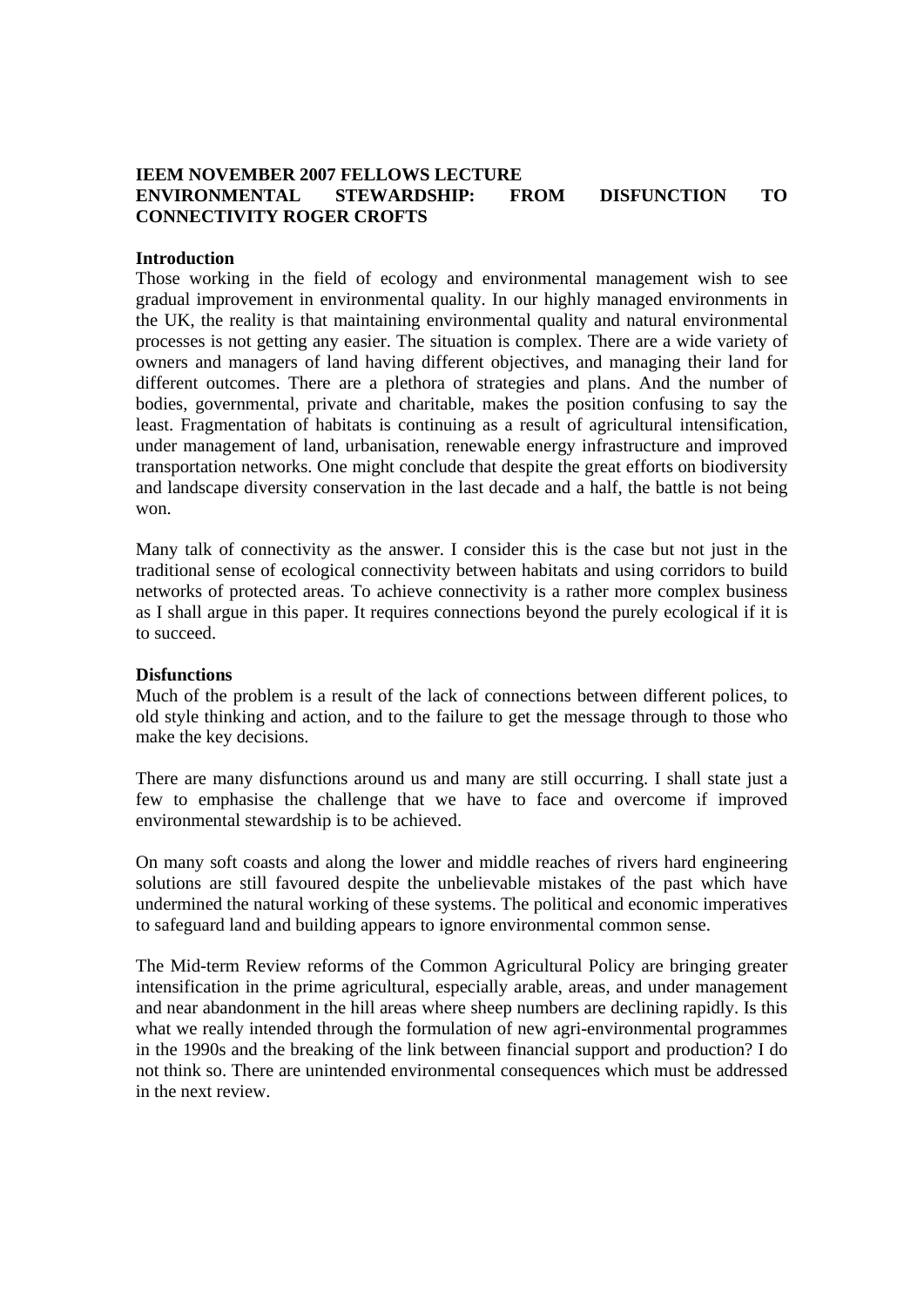Protected areas not working because habitat fragmentation is major problem and there is insufficient public and political support. The 'benefits beyond boundaries' arguments, so well set out at the Vth World Parks Congress in Durban in 2003, have not been well articulated and there is an uneasy truce between local communities and protected areas authorities. More significantly, the long-standing ideas of buffering protected areas from the surrounding non-protected territory have rarely been implemented, despite the longstanding thinking and action under the UNESCO Biosphere Reserves approach as revised through the Seville Agreement of 1996. And the decade old Pan European Ecological Network, as part of the Council of Europe's PEBLDS, has been virtually ignored until literally months ago in the UK. Perhaps a classic case of the 'not invented here' syndrome. We are so far behind in our thinking and especially in our action in the UK compared with many other parts of the world that it is little wonder that habitat fragmentation continues and the ecological durability protected areas is not secured.

A vast effort has been invested in implementing Natura 2000. But little thought has been given to the fact that it is an old fashioned, site based mechanism, a top down classification approach, and can only succeed because the legal basis is very strong. The identification of sites has become a political bargaining mechanism between the BINGOs, MS governments and DG Environment. Is it worth the effort? To call it a network is a great fallacy: it is a series of unconnected sites, maybe better termed a suite. But certainly not a network in any ecological sense of the term. It ignores the delivery agents, ignores modern consultation processes with legitimate stakeholders, and ignores the dynamics of nature. In addition, Article 10, the door to connectivity, is something that DG Environment officials have avoided considering until a few months ago.

There are many worthy efforts on landscape. Rebuilding the stone walls and bringing back the hedgerows are important, but are hardly going to solve the problems of fragmentation and loss of key cultural features. The European Landscape Convention is a step forward and certainly better than the original ideas favoured by some of our British colleagues for a directive-style approach. It is only now that the statutory agencies have been given the support from government to develop implementation plans for the component countries of Great Britain. The ICOMOS UK/IUCN UK Landscape Working Group is helping to stimulate action on implementation. In this work, we must be careful not to isolate natural and cultural components of landscape, as they are part and parcel of the whole.

Then there is the challenge of new uses of land. There remain polarised views on the benefits of the production of vegetable oil from oil seed rape despite its visual intrusion and its negative effects on the human nostrils and respiratory system. There are certainly also divided views on the development of energy crops: are they environmentally neutral, are they preferable to energy from any forms of fossil fuel sources? Surely, we should be reducing energy consumption dramatically: that is what the Royal Society of Edinburgh report on energy concluded and that is what the international energy experts advised.

The CBD has arguably been a great advancement in concerting action for biodiversity conservation through the BAP process. As a result there are hundreds of SAPs, some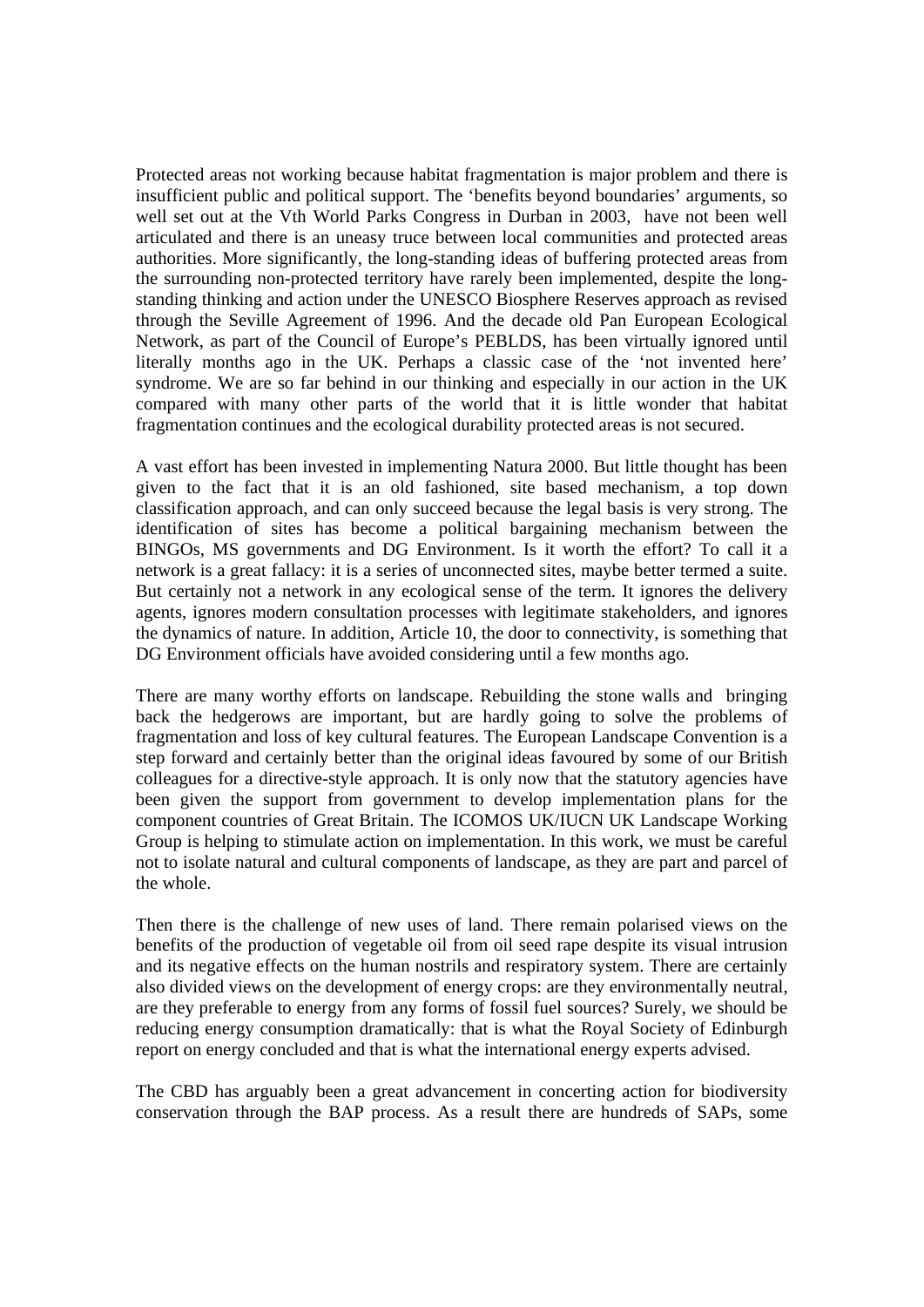HAPS, but no EAPs (Ecosystem Action Plans) Where is the ecosystem functionality in all of this to ensure that species and habitats survive and ecologically healthy in the longer term?

So far, the potential effects of climate change have not been factored into managing our important and representative plants and animals, ecosystems and landscapes. There is an urgent need to do this as change is occurring and the predictions of the types of changes in the future are becoming more scientifically robust.

From this rather negative assessment, can we conclude that the UK is: failing to use its knowledge base, ignoring how the environment works, not listening to environmental systems common sense, and not thinking in the longer term? Have we lost the art and science of connectivity? Is our leadership inadequate? Have we any sense of a longer term vision?

Are we already too late? Is it all gloom and doom? Or am I exaggerating to make a point? Certainly, the approaches in use at present are not the solutions. But I am by philosophy and design an optimist.

I do not think the answer to these questions is entirely negative. We have environmental experts and environmental mangers who have long known many of the answers. The issues are keeping our knowledge up to date in the present and foreseeable environmental circumstances, to factor in the social, economic and political contexts to make environmental action relevant, and making sure that those who make decisions and take action are as well informed as possible.

There is a real and ever increasing need for ecosystematic solutions (if I can be excused the use of such a term). We need a new Ecosystem Approach. I am becoming less convinced about the approach under CBD COP Decision V/6 Although its basic philosophy is sound, its 12 Principles and 5 Operational Guidelines mean all things to all people and has not been taken on board in the UK despite presentations many years ago on the approach to senior departmental and agency officials.

The basis of the new approach is 'connectivity' in a variety of ways. The remainder of the paper sets out my suggestions in the form of **'The Three-Point Plan: integration and connectivity'**.

## **The Three Point Plan**

## **1. Connecting nature**

In any approach to connectivity, restoring and improving connections in nature and in natural systems is essential. Three aspects of connectivity are highlighted.

## **(1) Connecting protected areas**

There is a need to develop effective networks and corridors to link the core of protected areas and to achieve adequate buffering from activities beyond the boundaries. Protected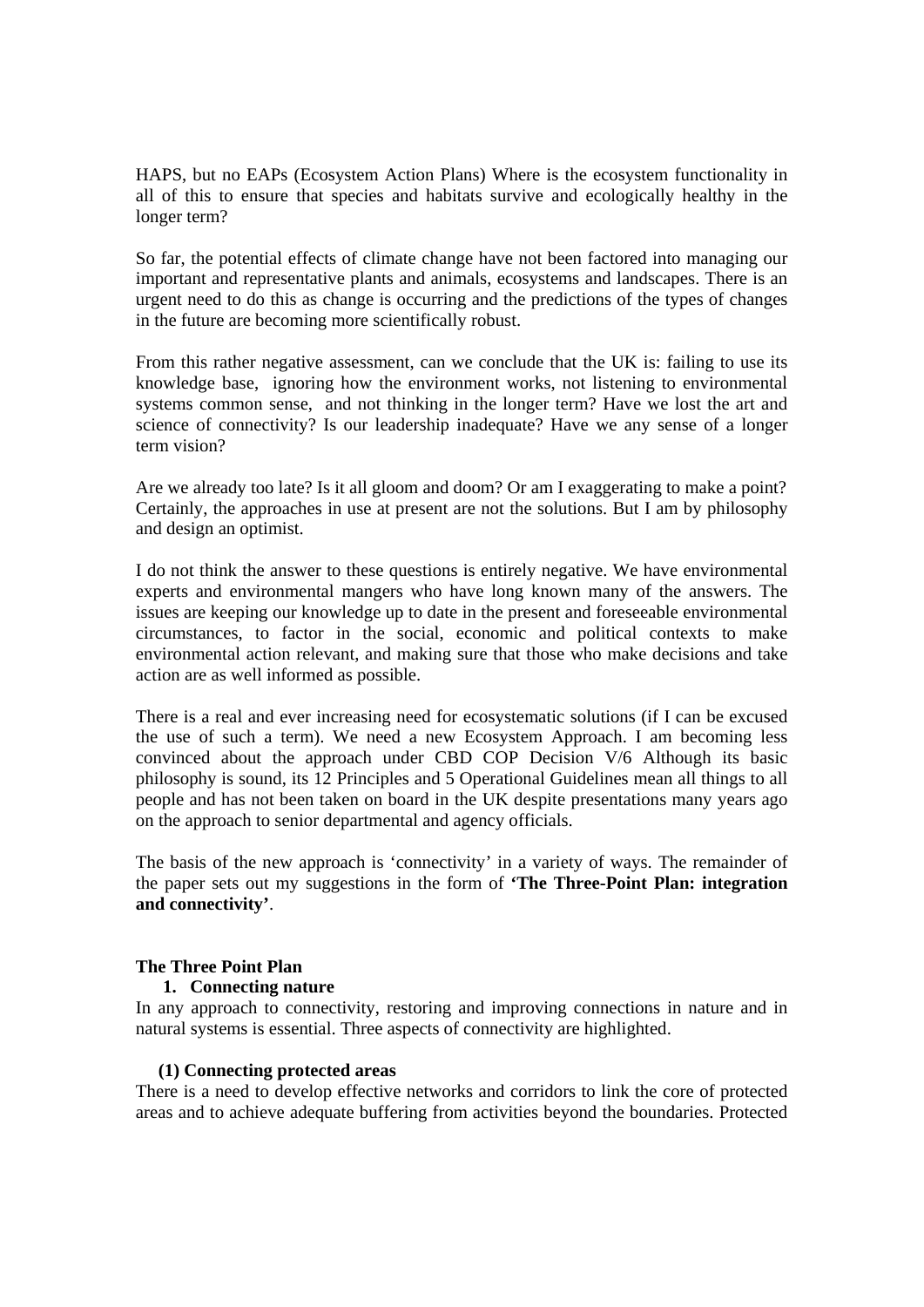areas need to be designed and managed within appropriate bioregions as part of whole ecosystems and whole landscape approaches. The science of networks and corridors is not perfect but the knowledge base is improving all of the time and new work has recently been published that provides an improved scientific basis. In the true spirit of the Precautionary Approach, connecting protected areas through corridors and networks is essential for biodiversity and landscape diversity reasons. The Papallacta Declaration of the IUCN WCPA mountain connectivity conference in November 2006 supports this approach and stated

> *maintenance and restoration of ecosystem integrity requires landscape-scale conservation. This can be achieved through systems of core protected areas that are functionally linked and buffered in ways that maintain ecosystem processes and allow species to survive and move, thus ensuring that populations are viable and that ecosystems and people are able to adapt to land transformation and climate change. We call this proactive, holistic, and longterm approach connectivity conservation.*

There are many excellent examples of connectivity approaches, most notably the Meso-America Biological Corridor, and others are being developed, such as the Yellowstone to Yukon Corridor in North America, Alps to Atherton in Australia; these are predominantly in mountain regions but some are in river basins. In Europe, the PEEN system has been developed in a number of central and east European countries and The Netherlands to cover the whole of the national territory. In addition, specific corridor initiatives are being developed in the Alps, the Apennines, and The Cantabrians to Pyrenees. There is a great deal of activity in the UK identifying the basis for corridors and habitat networks and these are described in the conference proceedings. We need a whole range of scales from the local to the national, and covering whole landscapes rather than just the relatively easy parts along the river valleys and in the uplands. One interesting approach is being developed in Wales by Plantlife International as part of the identification of Important Plant Areas. Zones of opportunity are being identified to provide adequate buffering for core areas, create connections between core areas, and providing the basis for environmentally sensitive development.

#### **(2) Connections in catchments**

River basin management is currently torn between meeting the needs for flood alleviation and for developing plans to achieve favourable ecological status to meet the obligations of the EC Framework Directive on Water. The focus on alleviation is inevitable as a result of the increasing number of severe flood events and the predictions that these will become more frequent as a result of global climate change. However, all too often the focus of action is at the point of flooding not on the source of the problems. The issue seems to be 'what is the government going to do about it?' The answer is quite clear; it is not just for the government and its agencies, but also for the land owner and the property owner, and the insurance companies helped by those who have scientific and practical knowledge of the characteristics of river systems. A more natural solution is required rather than building ever higher and ever more extensive flood barriers at the current points of flooding. This requires real river basin planning through implementation of the Framework Water Directive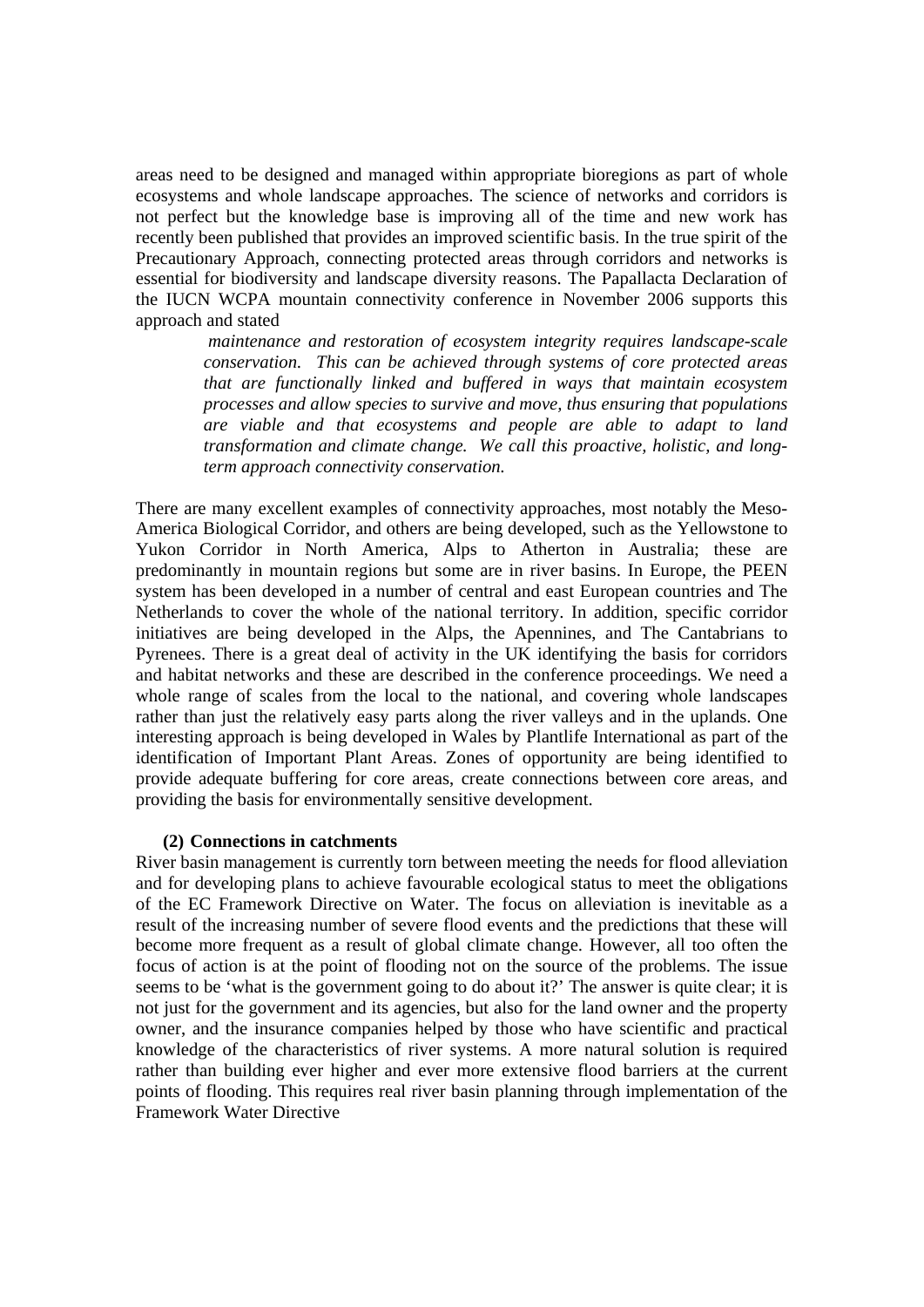The approach needed is simple: get back to the basics of river basin management. A number of measures should be carried out: reducing grazing levels in the headwaters through culling wild herbivores and managing down the sheep flock, stopping upland drainage schemes, improving timber extraction and re-planting methods, removing levees and other flood barriers to farmland, creating new flood plain woodlands and other natural ecological features that retain water, creating holding ponds and stocking them with native fish species, and not allowing housing on flood plains by doing a deal with the insurance industry. None of this is rocket science, so why have we been so incompetent? And why have English Environment Ministers recently said that we cannot avoid some new housing on flood plains?

## **(3) Connections through the soil**

Have we forgotten about the ecological and wider environmental role of the soil, not to mention geodiversity as a whole? Admittedly, it is not as bad as 15 years ago when soil productivity was seen as endlessly increasing and soil erosion thought to be non-existent by those working in government agriculture departments. The Good Agriculture and Environmental Code (GAEC) is a great step forward, but let us make sure that it works effectively in practice. And, what about soil biodiversity? A great deal of scientific investment has been made but has it improved practice on the ground?

A new approach is needed centred on 'don't forget the soil'. It is essential that the three main Conventions, CBD, FCCC and CCD, have linked and integrated strategies for the soil system. In turn, these should be linked to the achievement of the Millennium Development Goals and taking into account the outcomes of the Millennium Ecosystem Assessment. Adopting these connections might help to achieve some of the Millennium Development Goals. This is what the International Forum on Soils, Society and Global Change held in Selfoss Iceland in September 2007 sought to do and is following up with a programme of influencing at international and national levels.

## **2. Connecting policy**

There is a need to ensure that the key policy instruments are connected to each other and that there is connectedness in their delivery.

## **(1) Connecting the delivery of the Convention on Biological Diversity**

The UK and its component parts have been rightly praised for their approach, commitment and energy to the implementation of the CBD. NGOs have been the driving force for well over a decade from the original Biodiversity Challenge. It is all the more curious, therefore, that DEFRA appears to be wishing to omit the NGOs from the next stages of the implementation process. This needs to be averted as time has shown that without the commitment and activity of the NGOs implementation would have been much less effective.

There should be no complacency about implementation in the UK and its component parts. Key elements are still missing. The action plans are over focussed on species and the underlying thinking seems to forget the basic ecological fact that they will only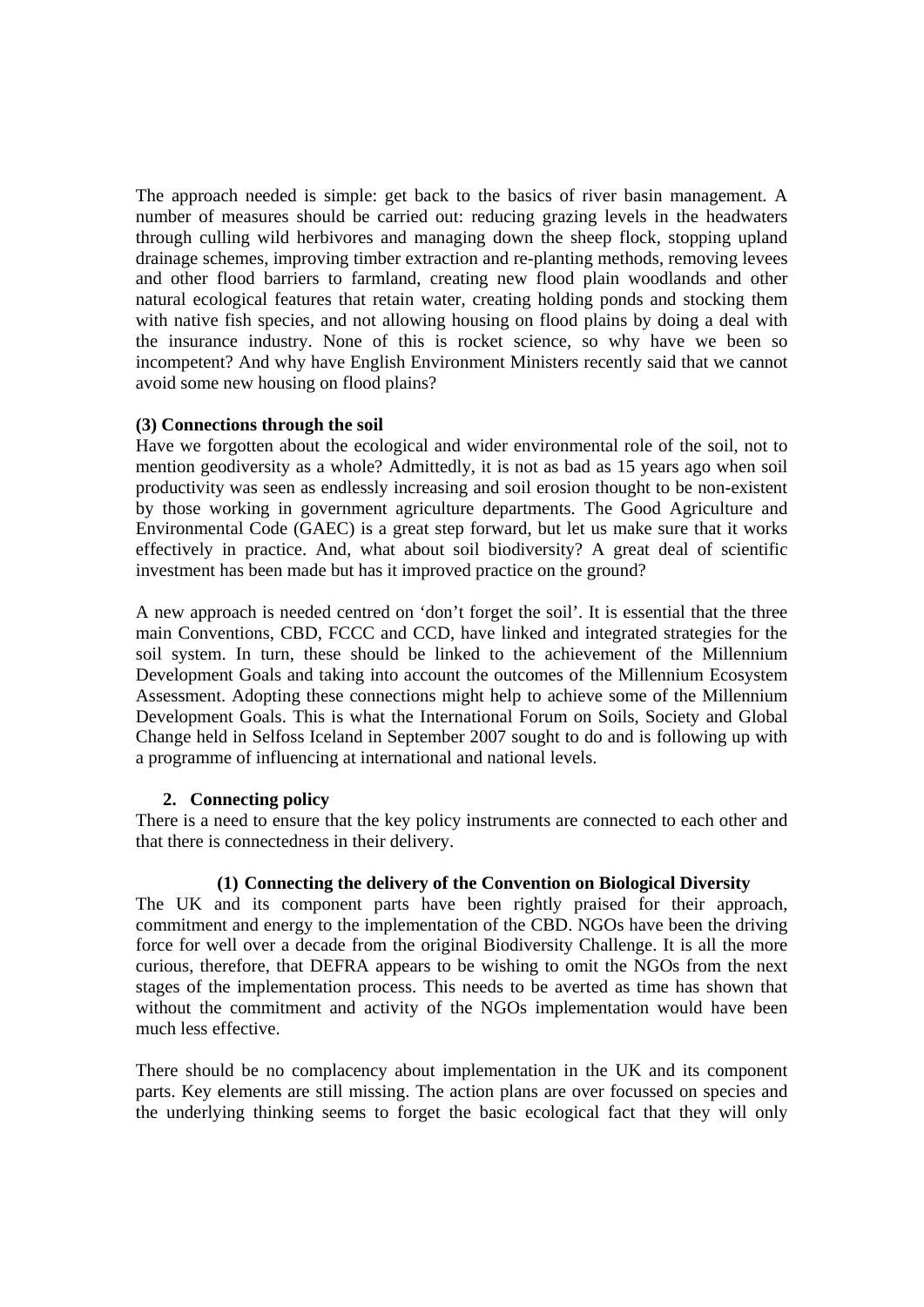survive within habitats and wider ecosystems. So there is a vital and urgent need to refocus the action planning effort so that the SAPs are linked into wider HAPs and that Ecosystem Action Plans are developed.

There is also need to recognise the Ecosystem Approach as a classic common sensical integrated approach despite its complexity and to factor in the Approach in revised action plans. And there is also the need to determine how the UK is going to deliver its responsibilities under the Programme of Work on Protected Areas approved by the UK government in 2005. Basically, an integrated action plan on the various aspects of the CBD is urgently needed and that this should go up the scale from the unconnected to the connected.

### **(2) Connecting Natura 2000 sites as a network**

Natura 2000 is unique globally by seeking to achieve a consistent approach over 27 countries to the protection of species and habitats. But it has a long way to go to become a functioning network which is what the Directive calls for. Most policy makers clearly have not a clue what a functioning network is and the Directive's Article 10 is not a great deal of help. The recent guidance developed jointly by IUCN Europe and IEEP should help, along with the work of Graham Bennett. Let us show the way in the UK with the development of Natura networks in practice not just on paper. This is very challenging and will need careful work with planning and other authorities and with owners and managers of land. It is not an exercise just for experts in the statutory agencies

Also, there needs to be a formal funding delivery instrument. The review of funding of Natura in 2002-03 gave the answer but it was avoided and ignored by EC officials. We have a mechanism that really cannot be implemented effectively without a formal funding mechanism. The Eurocrats thought they had got out of the muddle by saying that existing funding instruments, such as the CAP, the ERDF and Cohesion Funds, should be used. Who were they kidding? Only themselves it seems as the funding for securing Europe's diversity of species and habitats in the longer term is far from resolved. This leads me to reform of the Common Agricultural Policy.

## **(3) Connections through reform of CAP**

The GAEC is excellent in theory but in practice the driving force is the global level playing field on world trade and the removal of subsidies. It will prove extremely difficult to achieve the right balance between food production and environmental requirements. For example, ending of set aside means that habitat and carbon sequestration gains are lost immediately. Why have the arguments for long-term set aside been ignored when they make such good sense? We should have a new regime which stimulates the highest levels of environmental stewardship: soil management, landscape and biodiversity management, carbon and other greenhouse gas sequestration, water management etc. In other words, a reformed CAP should be the critical instrument for maintaining food production but also achieving key environmental deliverables. So we really need a *Common Environmental Policy* instrument which stimulates farmers and other managers of land to produce the wide range of environmental goods and services which society requires alongside continuing to provide food of the highest quality.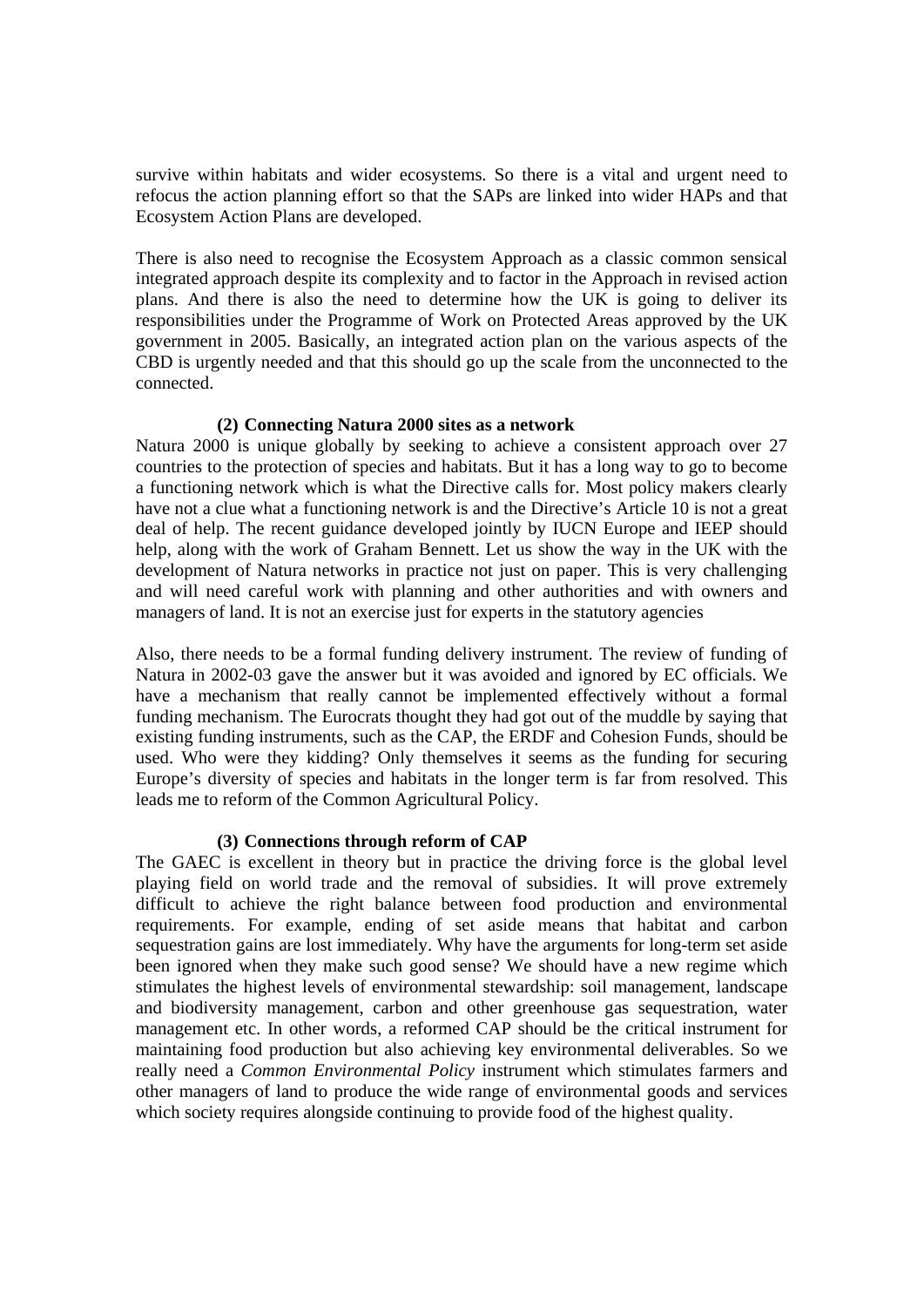We should not forget food production for our own domestic consumption and also for export into European and global markets; and also the ability to increase production as our national part in satisfying the increasing global food demand. Strategic approaches to safeguarding the most productive agricultural land, Classes 1 and 2, were phased out quietly many years ago. We need an approach that allows UK plc to supply food for the world market and allow the possibility of agriculture production expanding to meet world demand and, at the same time, maintain the highest environmental standards at the system scale. Allowing permanent development over the best agricultural land does not seem to me to be a very wise use of a non-renewable resource: the soil. We need to develop a more integrated, strategic and long term land use policy, rather than just grabbing at short-term solutions for specific problems like the provision of housing land.

### **3. Connecting organisations**

The third connection has to be about ensuring that people, in the form of organisations and stakeholders, are connected into environmental decision-making and environmental action. They are just as vital as nature and natural processes in our developed world.

### **(1) Connections within organisations**

Too many organisations fail to be effective because they do not have a single culture, staff operate as separate groups, they fail to exchange knowledge and information, keep information as private material, and have strategies that are not accepted by all members. Phrases like 'herding cats' and 'the silo mentality' are resonant with and are a constant source of frustration to the organisational leaders.

The ingredients of the solution are simple but not always easy to implement as I know from practical experience both in the public sector and more recently in the NGO sector. Leadership from the top, collective agreement on the direction, inclusive approaches through a process of developing new ideas and practical solutions, ensuring closure of debate and the move to implementation, and the development of measurable deliverables are all key elements. To achieve this transformation is not without pain and frustration, but failing to act as one organisation with a clear sense of purpose and key measurable deliverables is an abrogation of responsibility on the part of the leadership and top management, and represents a state of anarchy on the part of staff. Sadly, this has been the case in the past in the conservation world and is still the case is some organisations. Frankly for those who cannot contemplate accepting the necessary organisational structure and cultural changes, their the only route is the exit one to somewhere else.

There is another very important element in making sure that organisations are functional and that they are delivering: connecting strategy and policy with both scientific and practical knowledge. This should be a continuing iterative process and not just from science to policy and practice, as all elements can inform and improve practice with others. My recent experience as a non-executive director of a knowledge transfer organisation (the Scottish Agriculture College) proves to me the essence of transferring learning from the field and the farm to the laboratory and the experiment, and to the need for a policy development unit to harness collective wisdom and develop new ideas.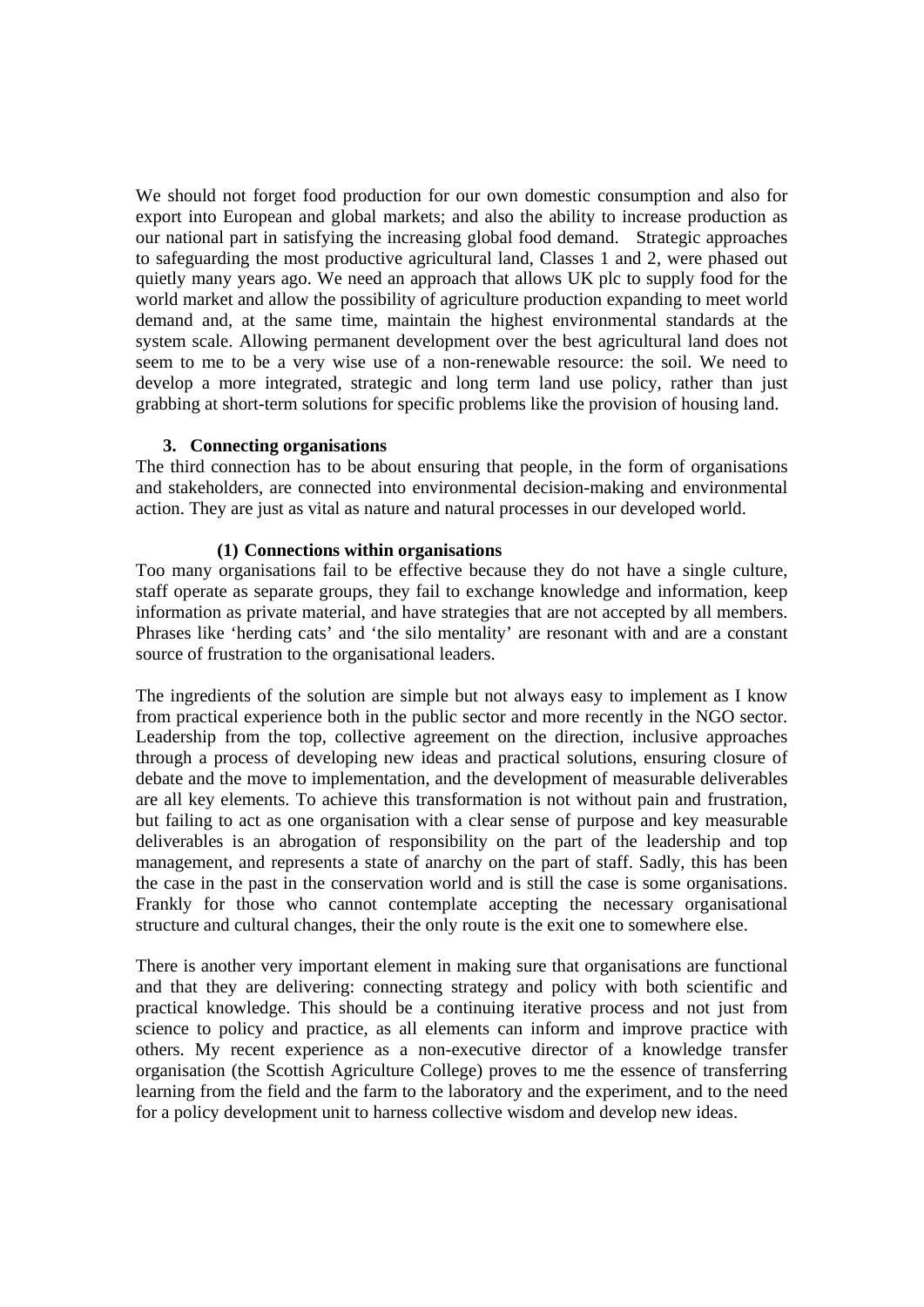#### (2) **Connections between organisations**

The need for connections between organisations has been accepted for a long time. Indeed, in the conservation world it was a one of the drivers behind the merger between the Scottish arm of the Nature Conservancy Council and then Countryside Commission for Scotland and the formation of the Countryside Council for Wales in a similar manner way back in 1989. As someone deeply involved as a central government policy maker and then a public sector implementer of the changes in Scotland, I remain convinced of the benefits of merger. I am naturally delighted, therefore, with the establishment of Natural England. At long last this puts behind us the nonsensical separation of landscape and nature enshrined in the 1949 Act and the two different strands of thinking from the ecological and landscape schools developed from the mid 1930s onwards. And, I am pleased, in retrospect, that the Joint Nature Conservation Committee has a new statutory basis. But it does need to operate more effectively at the strategic UK and European levels in a way that the original body was never allowed to by its controllers in the agencies (and that included me personally as a CEO). But these are not the only connections.

There are critical ones between all parts of government, both national and local and with the statutory agencies on land use, planning, development control, regional economic strategies. And with the development of a more federal approach in the UK, there is the need to ensure that devolution of authority to Scotland, to Northern Ireland, and to a lesser extent to Wales, does not mean parochial approaches and a failure to recognise that connecting the pieces means transcending political and administrative boundaries, and also continuing to show leadership in the wider world of Europe and beyond. Here the role of the NGOs, individually and especially collectively, is so important. I welcome the success of the various national and regional LINKS and their sectoral offshoots, such as the Plant LINKS. The weight of collective knowledge and experience being brought to bear on government policy and action is vital if we are to develop more connected approaches than in the past. I also welcome the deep connections between the NGOs and the government and its agencies as the former are an excellent delivery vehicle for the latter's plans as I see regularly through the deep connections between Plantlife International and the three statutory agencies. But, a word warning: do not let the connections get so deep and embedded that the NGOS feel that they cannot criticise what government is or is not doing and that they cannot act as the agent provocateurs. I fear a little of this over closeness is occurring in Scotland in the desire to be Ministers principle advisers sitting at all of the tables of decision-making.

### **(3) Connections between stakeholders**

Last, but by no means least, in my list of necessary connections is the connection between stakeholders and the proper inclusion of stakeholders. The traditional approach is one of stand-offs with those regarded at best as 'not one of us' and at worst as 'the enemy'. Stakeholders should be engaged in strategy and policy development and most significantly in implementation. In defining who the stakeholders are we must be more radical than cautious. We need to break down the barriers that still exist and we need to view the world not just through our own environmental eyes but seek to understand it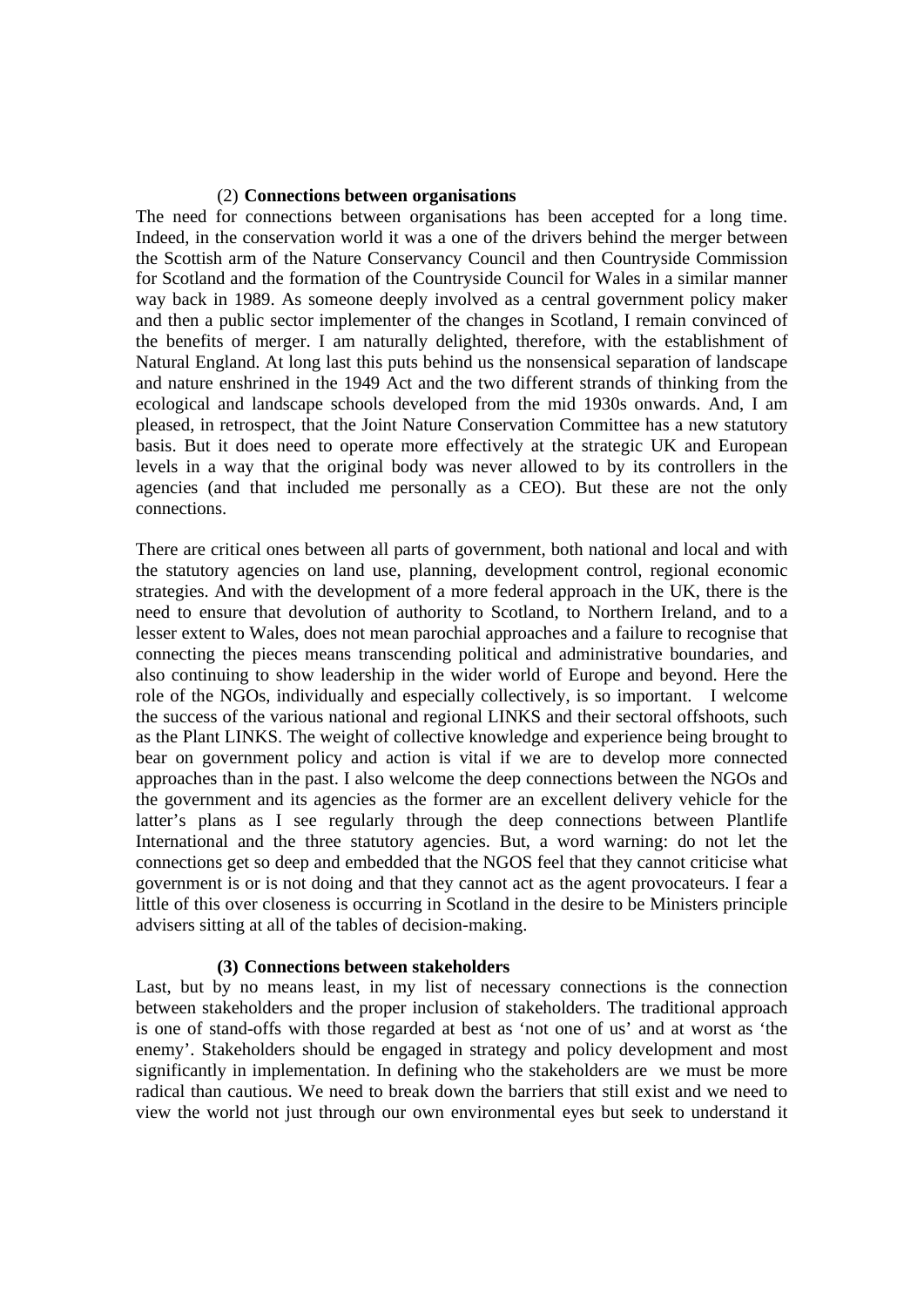from the perspective of others. There is a great deal of good practice that we can learn from. There are also an increasing number of those with expertise and experience in stakeholder engagement.. We should use them rather than thinking that those of us in the environmental field have all of the answers.

There are many new relationships that need to be developed, either because there is risk aversion from other interests, or because there are opportunities which would not be taken up. Let me give three examples from my recent experience. First, seeking financial support from the traditional banking sector for pro-biodiversity business (as it is now called) still proves to very difficult if not impossible. Fieldfare International Ecological Development plc has found this problem for our projects in the Ukrainian section of the Danube delta. Although there are various Europe wide initiatives on pro-biodiversity business and a great deal of debate, what is needed is leadership from the money lending institutions to set up facilities to encourage pro-biodiversity business. Second, there have been stand-offs for many years between the environmental community and the extractive industries. One of the breakthroughs has been to use the convening power of IUCN – The World Conservation Union to open productive dialogue between the two interests. Third, the PANParks initiative in Europe deliberately focuses on the linkage of core protected areas of wilderness characteristics and sustainable local tourism businesses. There are now 7 certified sites around Europe where partnerships between the protected areas authority and local tourism business partners are in progress.

If I have learnt only one thing from my years of roaming around the IUCN world, and especially with my protected area colleagues, it is that ignoring the key stakeholders is a recipe for friction, for non-delivery and for out right opposition, whereas effective inclusion brings so many benefits. I recall at the Fifth World Parks Congress in Durban in 2003, my greatest satisfaction in leading the Durban Accord and Action Plan process was the engagement of the statutory sector, the NGOs of all sizes and shapes, the youth constituency, the community caucus and the developmental interests. It was therefore of no surprise that the Durban Accord was approved by all three thousand participants by acclamation. Those who have the legal entitlement to the natural resources and those who have the traditional knowledge of their sustainable stewardship are without doubt key participants in any process of consensus building. The outstanding work around the developing world by IUCN colleagues, such as Gracia Borrinni-Feyerband, is testament to the progress that can be achieved. Certainly from a more parochial perspective, the consultation processes developed by Scottish Natural Heritage for the proposed Loch Lomond and the Trossachs National Park, and then improved consultation measures to engage with all of the local and national communities of interest for the proposed Cairngorms National Park, meant that the proposals to Ministers and then to the Scottish Parliament were rather more easily agreed to than if there had been the more traditional half-hearted attempts at consultation. It is vital therefore in developing connectivity on the ground that all of the relevant stakeholders, and most especially those that own and manage the land, are involved throughout.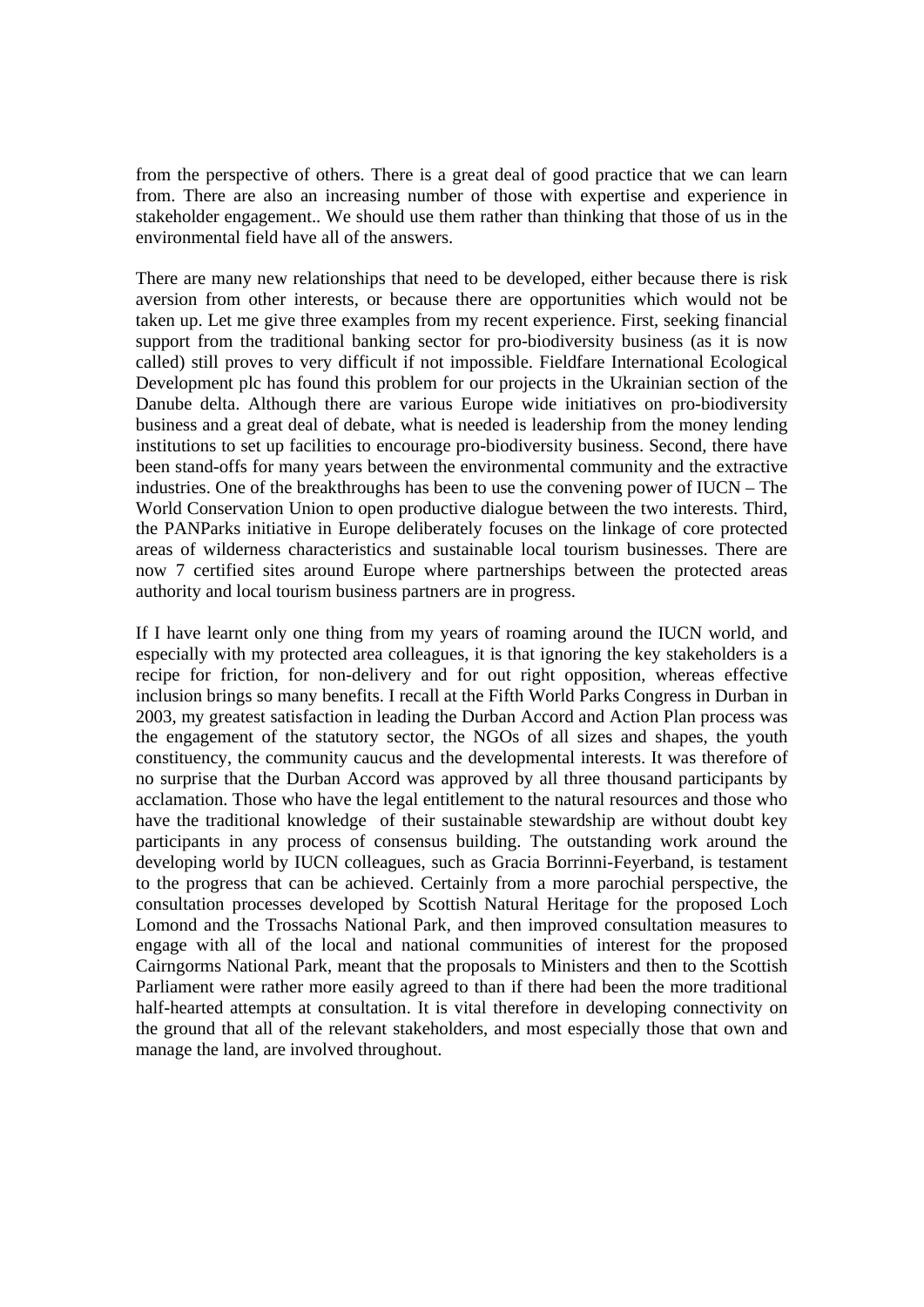So how do organisations connect all of the pieces together? It needs a combination of visionary and practical approaches, addressing the needs of nature and the environment, considering the factors that drive the current and future circumstances, and developing a clear plan of action. This must be accomplished with the active participation of all staff and the input of stakeholders. Scottish Natural Heritage developed such an approach in the late 1990s and published the outputs in 2002 as its Natural Heritage Futures Programme.

## **Overview**

So the ingredients of a new approach (I hesitate to call it a new paradigm as it is becoming such an out-moded phrase) are:

- $\triangleright$  ecosystematic functionality understood and practiced,
- $\triangleright$  evolution from the CAP to the Common Environment Policy,
- $\triangleright$  from protected areas in isolation to whole landscape approaches with protected areas linked by corridors to form ecological networks, and
- $\triangleright$  from unconnected to connected organisations and policies.

If the three groups of connections outlined are treated separately then it will amount to not very much, but if they are integrated then the outcome will be that the whole is greater than the sum of the parts. In other words, a connected and integrated approach brings substantial benefits.

# **The Connections**

## **In Nature**

- $\triangleright$  Connecting protected areas through corridors
- $\triangleright$  Connecting through catchments
- $\triangleright$  Connecting with the soil

## **In Policy**

- $\triangleright$  Connecting CBD delivery
- $\triangleright$  Connecting Natura 2000 sites
- ¾ Connecting CAP reform

## **In Organisations**

- $\triangleright$  Connecting within organisations
- $\triangleright$  Connecting between organisations
- $\triangleright$  Connecting with stakeholders

If we can achieve these connections, then I believe that we will build more resilience into our natural systems to withstand natural and human change, such as climate change, and infrastructure development. We will have more effective deployment of public sector resources. Hopefully, we will also gradually overcome fragmentation in the landscape and in institutional mindsets.

### **What should IEEM and its members do?**